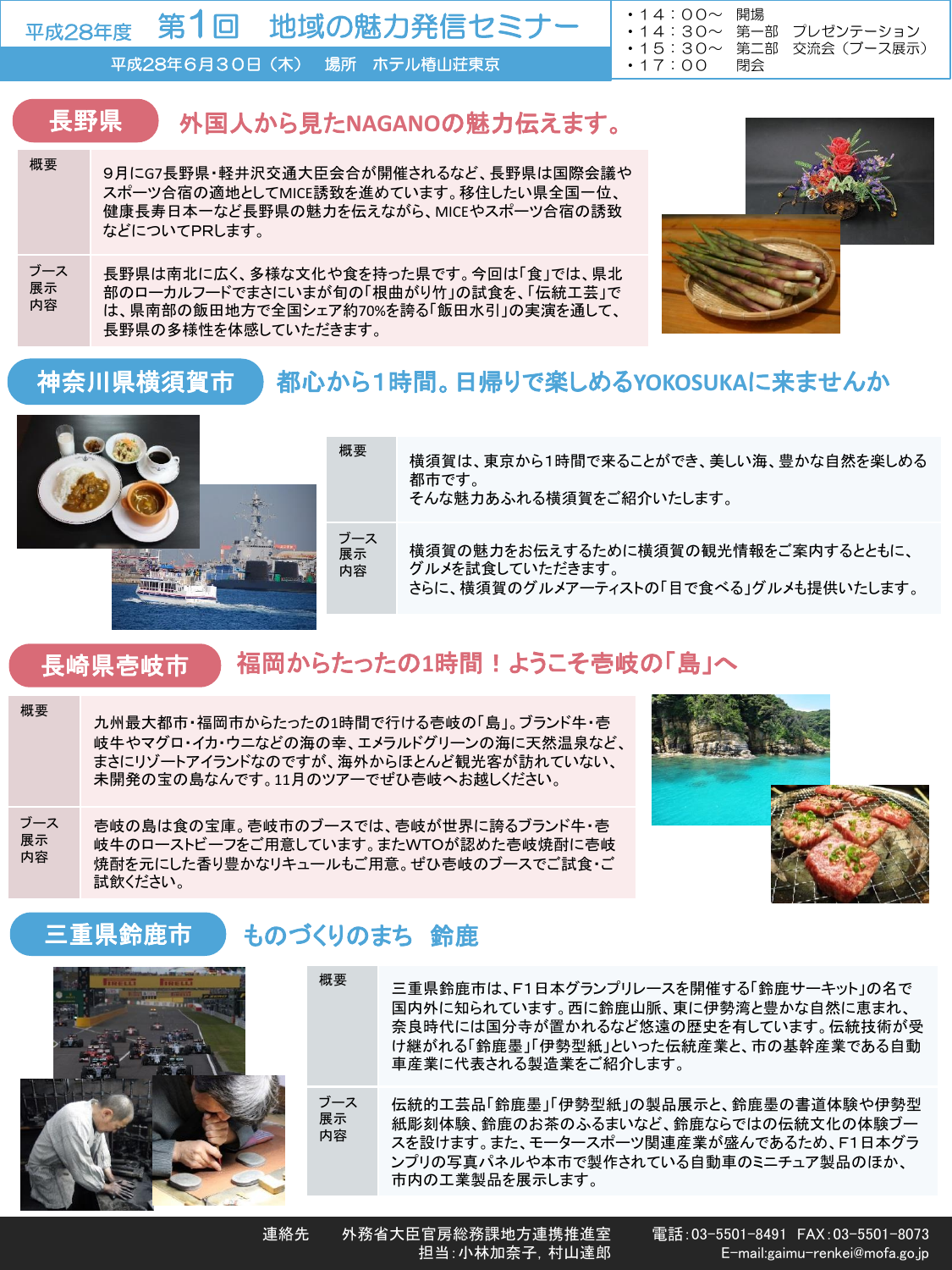#### **Fiscal year 2016**

# **THE 1st REGIONAL PROMOTION SEMINAR**

Thursday, June 30, 2016 Venue: Hotel Chinzanso Tokyo

14:00~ Doors open 14:30 $\sim$  Presentations

15:30 $\sim$  Mingling and visiting booths

17:00 Closing

within the prefecture.

## **Nagano Prefecture The Charms of Nagano from a Foreigner's Viewpoint**

Outline of the presentation

Outline of the display

As a large prefecture, Nagano is home to diverse cultures and foods. Here we would like visitors to experience the diversity of Nagano by giving them a taste of the local cuisine and an insight into the cultural heritage. Please try *nemagaridake,* a dish(currently in peak season) from the northern part of the prefecture. Please also enjoy a demonstration of *Iidamizuhiki*, a traditional craft from southern part of the prefecture. The Iida area currently produces approximately 70% of the entire nation's mizuhiki crafts.

Through hosting events such as the G7 Transport Ministers' Meeting in Karuizawa (September 2016),Nagano prefecture is making great effort to promote itself as a prime location for hosting international events and as a MICE venue. Ranked No.1 in Japan for longevity and as the most desirable prefecture to live in according to Japanese nationals, Nagano uses its natural charms and beauty to encourage hosting sports training camps and other MICE events





## **Yokosuka City in Kanagawa Prefecture**

# **Come Enjoy a 1-day Trip to YOKOSUKA, Only 1 Hour From Tokyo**



Outline of the presentation

> Outline of the display

Yokosuka is only an hour away from Tokyo, and holds an abundant amount of nature and mountainous scenery, all while being next to the beautiful ocean.

Allow us to introduce this wonderful city to everyone.

We would like to show the allure of Yokosuka, while providing sightseeing information, and also having everyone taste the delicious cuisine of Yokosuka. We will also offer dishes from Yokosuka culinary artists, who display their food so wonderfully that you'll be amazed just by looking at it.

**Iki City in Nagasaki Prefecture Welcome to Iki Island! Just one-hour trip from Fukuoka**

Outline of the presentation

It takes only an hour from Fukuoka, the largest city in Kyusyu, to Iki Island. Iki is truly a resort island where you can enjoy all the blessings of nature including Iki beef (one of Japan's best beef brands), seafood such as tuna, squid and sea urchin, emerald green ocean, natural hot spring, etc. However, there are only a few visitors from overseas so the island can be called as an unexploited treasure island. Take the opportunity of the tour by MOFA to come and enjoy the island.

Outline of the display

Iki Island is rich in natural food. Roast beef of Iki beef, one of the well-known Japanese brand beef, will be served at our booth. You can also taste Iki shochu and luscious liqueur made from Iki shochu. Iki Island is a birth place of shochu distilled from barley and Iki shochu has been given WTO protection for the geographical indication of its place of origin.



## **Suzuka City in Mie Prefecture Suzuka, a manufacturing town**



Outline of the presentation

Outline of the display

Suzuka in Mie prefecture is well known for the Suzuka Circuit where the F1 Grand Prix is held. Suzuka is blessed with a beautiful natural environment, surrounded by the Ise Bay to the east and the Suzuka Mountains to the west. The city has a rich historical and cultural heritage. Today we will introduce two traditional crafts-Suzuka calligraphy ink and Ise Katagami, which is a paper stencil. We will also talk about manufacturing in Suzuka, particularly the representative industry of automobile manufacturing.

In addition to samples of Suzuka calligraphy ink and Ise Katagami, we will also provide hands-on experiences of these traditional Suzuka crafts.

Suzuka has also flourished in the Motor sports industry. We will display photo panels of F1 racing, miniature models of cars and industrial products.

Agricultural products are also abundant, especially green tea, samples of which will be provided.

Contact person

Ms. Kanako Kobayashi and Mr. Tatsuro Murayama Local Partnership Cooperation Division, Minister's Secretariat, Ministry of Foreign Affairs

Tel: 03-5501-8491 / Fax: 03-5501-8073 E-mail: gaimu-renkei@mofa.go.jp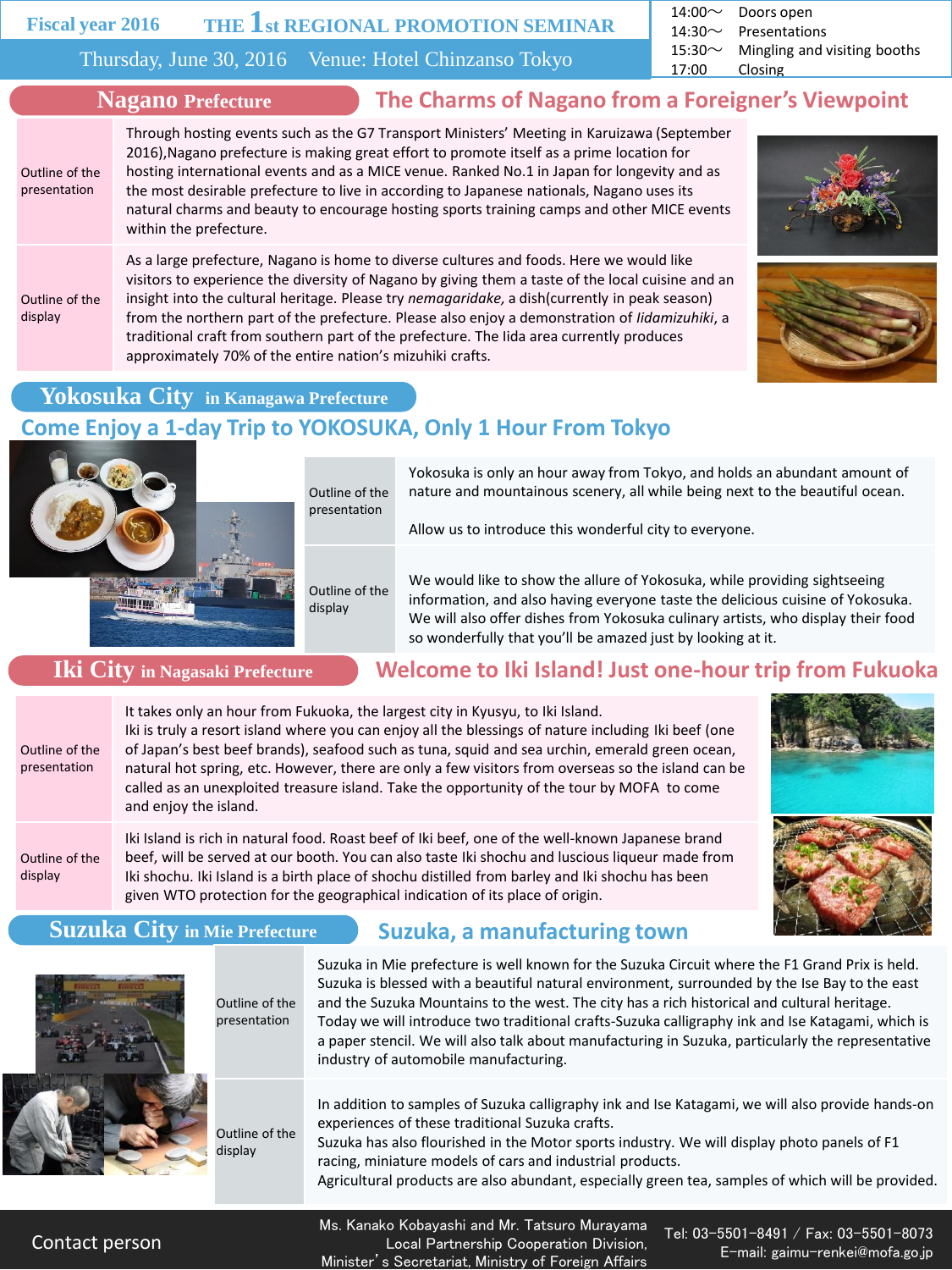平成28 年6月 23日 市政記者クラブ提供資料

平成28年度第1回「地域の魅力発信セミナー」について

- と き 平成28年6月30日(木)14:30~17:00 14:00~ 開場 14:30~ 第一部 プレゼンテーション 15:45~ 第二部 交流会(ブース展示・文化体験等) 17:00 閉会
- ところ ホテル椿山荘東京 ホテル棟1階ボールルーム (東京都文京区関口2-10-8)
- 趣 旨 鈴鹿市と他3自治体が,外務省と共催し,駐日外交団等に対し地域の 物産や観光等をプロモーションします。
- 招待者 在京外交団、駐日外国商工会議所,駐日外国航空会社等 100 名程度

、<br>主催者 外務省,鈴鹿市,長野県,神奈川県横須賀市,長崎県壱岐市

※「地域の魅力発信セミナー」とは

地域の魅力発信セミナーは,外務省が,日本の各地方の魅力を外交団に対して 発信する事業であり、近年、自治体を始めとする地域で取り組まれている姉妹・ 友好都市交流,貿易振興,投資・観光誘致等,多様な国際的活動を支援するため, 外務省が自治体と駐日外交団の間の架け橋となり,自治体が外交団に対し地域 の諸情報を発信する場を提供する事業です。

### 1 第一部 プレゼンテーション

■所要時間 各 15 分×4 自治体

■テーマ ものづくりのまち SUZUKA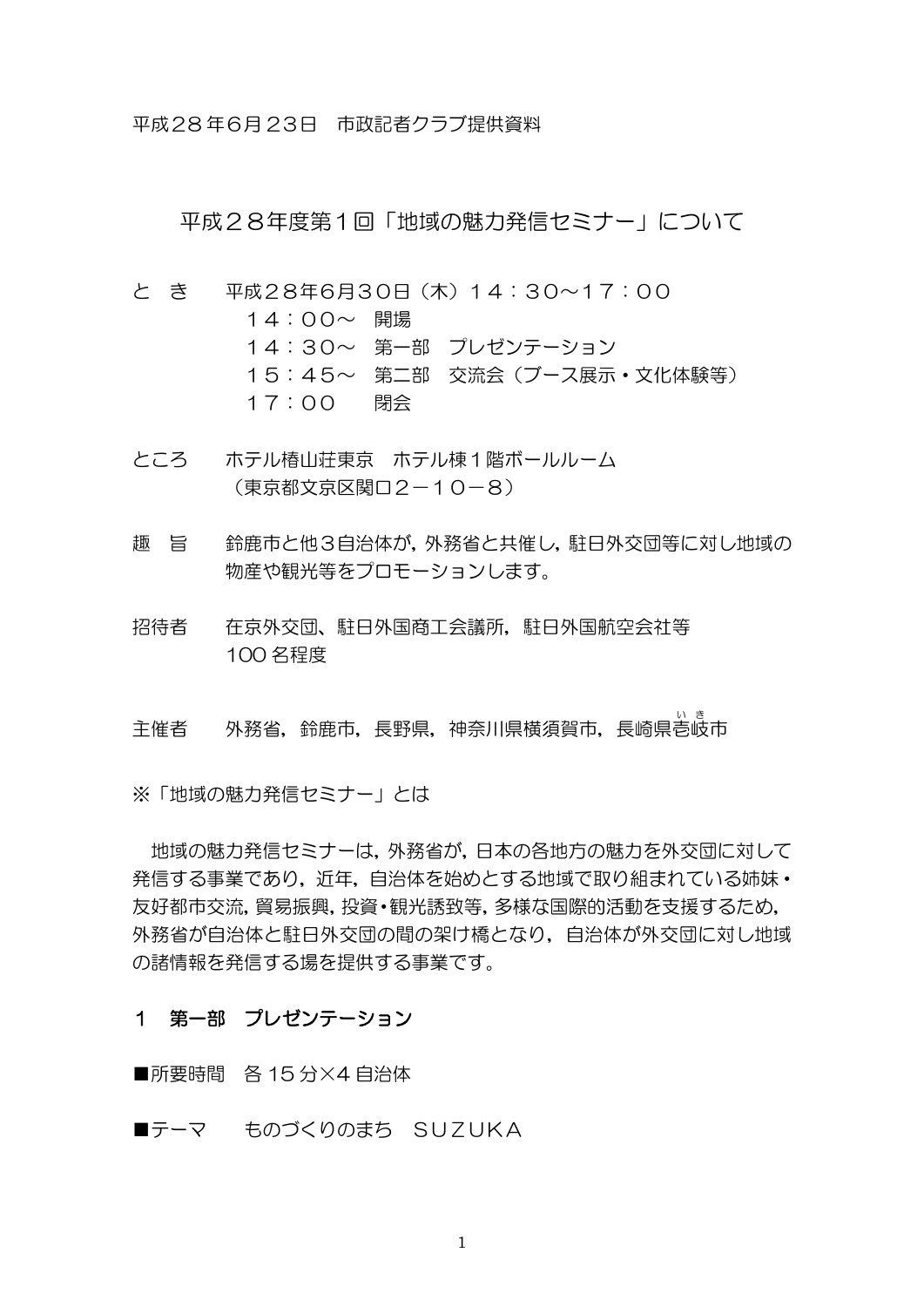■プレゼンター

鈴鹿市長 末松 則子

伊勢型紙 伝統工芸士 内田 勲 氏

。<br>鈴鹿墨 伝統工芸士 伊藤 忠 氏

### 2 第二部 交流会

## ■自治体ブース

### ①料理コーナー

- ホテルが,各自治体の希望する食材・飲料を購入・調理し,提供します。
- ・作 中取り(清酒・清水清三郎商店㈱)
- ・鈴鹿のお茶 冷茶(JA全農みえ 北勢茶センター)
- ・鈴鹿抹茶をクリームに使ったマカロン (ホテル椿山荘東京オリジナルスイーツ)
- ・さくらポークのロースト(ヤマザキファーム)
- ・鈴鹿抹茶のリーフパイ(鈴鹿市観光協会)

②実演料理コーナー

各自治体 1 品程度を料理人が天ぷらやステーキに調理して提供します。 「穴子の天ぷら」「ハナビラタケの天ぷら」

- ・穴子(鈴鹿市漁業協同組合)
- ・ハナビラタケ(鈴鹿はなびらたけ工房)
- 鈴鹿抹茶はランド化研究会)

③展示コーナー

- ・N-ONE のミニチュア(本田技研工業㈱ 鈴鹿製作所)
- ・サランラップ(旭化成㈱ 鈴鹿事業場)
- ・バイクのマフラー素材でできたタンブラー (㈱モリワキエンジニアリング)
- ·F1. 8耐. 鈴鹿バルーンフェスティバル写真(鈴鹿市)
- 鈴鹿抹茶 (鈴鹿抹茶ブランド化研究会)
- •伊勢型紙の製品(伊勢形紙協同組合)
- · 給鹿墨の製品(鈴鹿製墨協同組合)

④体験コーナー

鈴鹿市の伝統的工芸品にふれあう体験を実施します。

・伊勢型紙の彫刻体験(しおり作り)